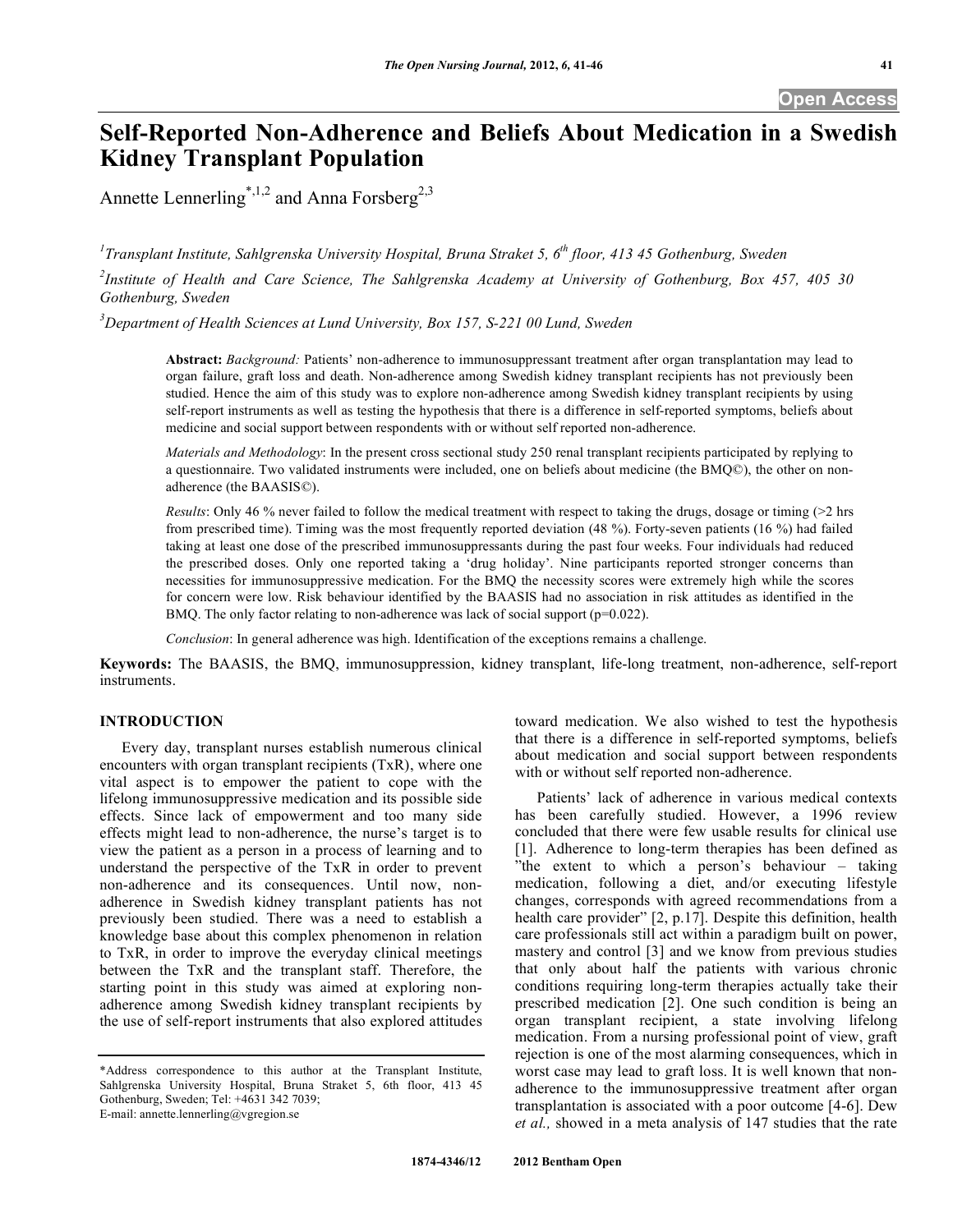of non-adherence in transplant recipients regarding immunosuppressive treatment, diet, exercise, and other healthcare requirements was 19 to 25 cases per 100 persons per year. Non-adherence to the immunosuppressive drugs was highest in kidney transplant recipients (36 cases per 100 persons per year) [7]. In a review article by Butler *et al.,* on adherence to medication after renal transplantation, a median of 22 % of the recipients (range, 18-26 %) were considered to be non-adherent. It was also stated that a median of 36 % of the graft losses were associated with non-adherence (range, 14-65 %). There was a sevenfold increased risk of graft failure in the non-adherent patients compared with the adherent [4].

 Several studies show that strict adherence to immunosuppressive drugs regarding taking, dosing and timing is required. For transplant recipients, even minor variations from the prescribed immunosuppressive therapy have been shown to be associated with an increased risk for poor outcome such as late acute rejections, poor function and graft loss [8-12]. In a prospective study with five years follow-up post kidney transplantation, 23 % were identified as non-adherent, 21 % of those experienced late acute rejection versus 8 % of the adherent recipients [10].

 A key problem is that it is difficult to discover nonadherence behaviour. Several methods such as blood-assays, pill count and prescription refill have been used, but no method is considered the gold standard clinically. Demographics, social support, and perceived health have proved little correlation with non-adherence [7], but it has been suggested that the attitude to medication and related beliefs are important factors for adherence to medical treatment [13]. We have therefore included that aspect in this study. The gold standard of measuring adherence is the use of electronic pill count, something that is unrealistic and unpractical to be used clinically. Even if the pills are counted there is no guarantee that they are actually taken. Various self-report instruments have been developed for the purpose of examining non-adherence and are described in a recent review article by Dobbels *et al.,* [14]. It has been suggested that together with clinical judgement and blood-assays, selfreport instruments can be key components for assessment of adherence in clinical practice [15]. Thus the aim of this study was to explore non-adherence among Swedish kidney transplant recipients by using self-report instruments as well as testing the hypothesis that there is a difference in selfreported symptoms, beliefs about medicine and social support between respondents with or without self reported non-adherence.

#### **MATERIALS AND METHODOLOGY**

#### **Participants**

 Sweden has over nine million inhabitants and Gothenburg is the second largest city in Sweden with the largest transplant centre in Scandinavia. Approximately 350 kidney transplantations are performed yearly in Sweden and close to half of them at Sahlgrenska University Hospital in Gothenburg. A registry of kidney transplant patients in Gothenburg was used to identify all recipients from January 2005 through June 2009 with functioning grafts and a follow-up time of at least six months. In March 2010, 348 persons were invited by mail to respond to a questionnaire.

A reminder was sent to those who had not responded after three weeks. In all, 258 questionnaires were received (74 % response rate), but as eight responders proved to have lost their grafts since last report, the study population comprised 250 persons. Demographic data and immunosuppressive therapy are presented in Table **1**.

**Table 1. Demographic Data Regarding Gender, Age, First Transplant, Occupation, Level of Education and Immunosuppressive Therapy of the 250 Kidney Transplant Responders to the Questionnaire** 

| Males, % 69                  |                               |           |  |  |  |  |
|------------------------------|-------------------------------|-----------|--|--|--|--|
| Age, years                   |                               |           |  |  |  |  |
|                              | median, range                 | 54, 19-77 |  |  |  |  |
|                              | $<$ 30                        | 19        |  |  |  |  |
|                              | 30-59                         | 137       |  |  |  |  |
|                              | > 60                          | 89        |  |  |  |  |
| First kidney transplants, %  |                               | 86        |  |  |  |  |
| Occupation, %                |                               |           |  |  |  |  |
|                              | employed, partly or full time | 44        |  |  |  |  |
|                              | sick-leave, full time         | 27        |  |  |  |  |
|                              | retired                       | 15        |  |  |  |  |
|                              | unemployed                    | 8         |  |  |  |  |
|                              | students                      | 3         |  |  |  |  |
| Education, %                 |                               |           |  |  |  |  |
|                              | basic                         | 27        |  |  |  |  |
|                              | high school                   | 43        |  |  |  |  |
|                              | university                    | 29        |  |  |  |  |
| Immunosuppressive therapy, % |                               |           |  |  |  |  |
|                              | cyclosporine                  | 30        |  |  |  |  |
|                              | tacrolimus                    | 61        |  |  |  |  |
|                              | sirolimus or everolimus       | 7         |  |  |  |  |
|                              | mycophenolate mofetil or      |           |  |  |  |  |
|                              | sodium mycophenolate          | 88        |  |  |  |  |
|                              | prednisolone                  | 66        |  |  |  |  |

#### **Data Collection**

 Data were collected by a questionnaire that included two existing instruments - the Basel Assessment of Adherence with Immunosuppressive medication Scales (BAASIS©) [16] for which no validation data have been published and the Believes about Medicine Questionnaire (BMQ<sup>©</sup>) [13,17,18]. Dobbels *et al.*, concluded in their review article that two self-report instruments could be recommended and we chose to use one of them in this study i.e. the BAASIS [14].

 The BAASIS instrument was developed to assess adherence to immunosuppressive medication in adult transplant patients [16]. The instrument measures patients' taking, skipping, timing (>2 hrs from prescribed time) and dose reduction of drugs. The recall period is limited to four weeks. The BAASIS comprises four questions with a 6-point scale for responses ranging from never (0) to every day (5). In addition, overall adherence is scored in percentage on a VAS scale ranging from 0 to120.

 The BAASIS was developed for use in interviews but there is also a written questionnaire version [18]. In this study the latter was used. The BMQ was built on the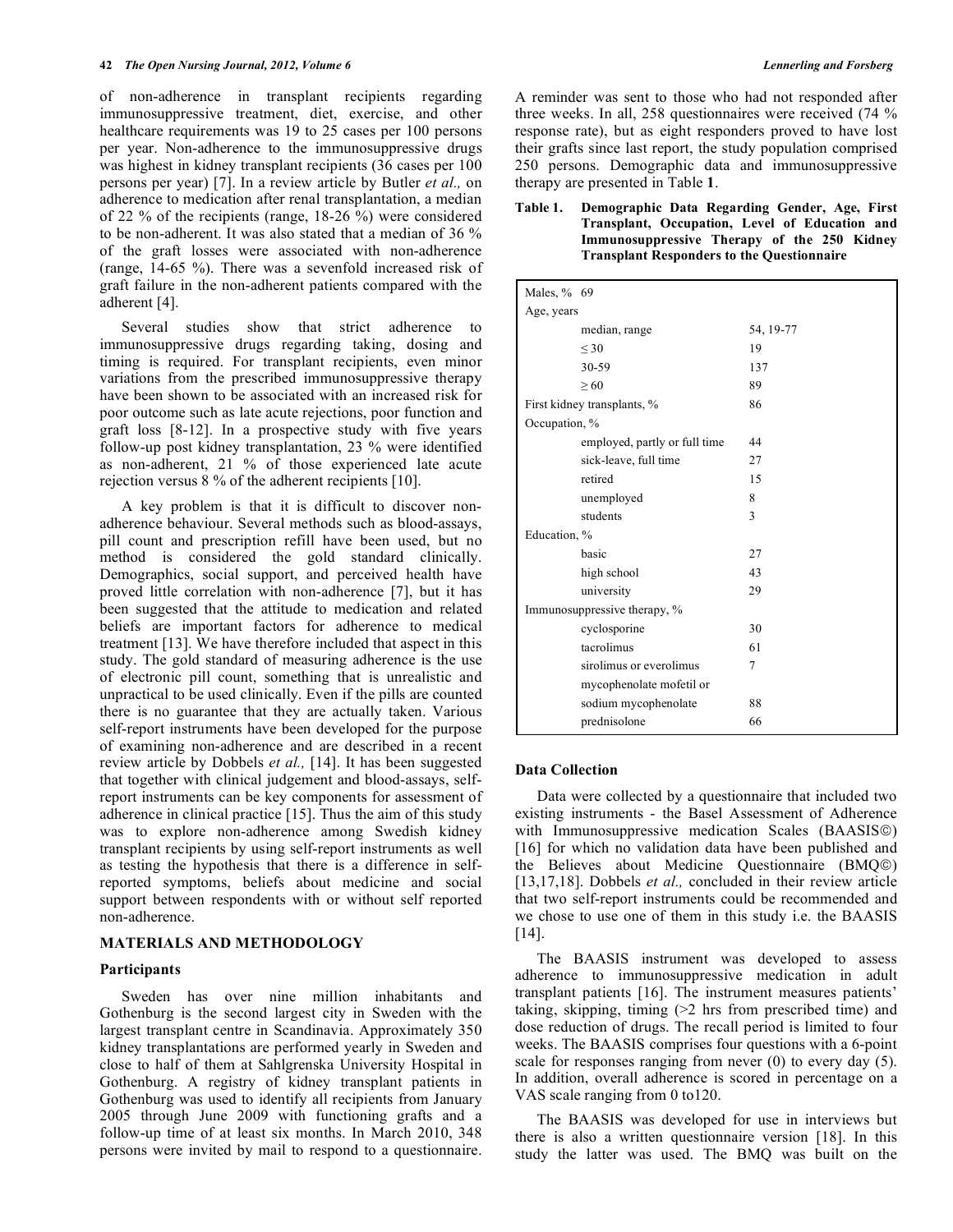theoretical framework that adherence decisions are influenced by a cost-benefit assessment. In this evaluation, personal beliefs about the necessity of the medication for maintaining or improving health are balanced against concerns about the potential adverse effects of taking it [13]. Agreement to use.

 The items referring to taking medications in the BAASIS have been validated for adherence to anti-retrovirals in patients with HIV [19]. The validity of the items referring to taking and skipping medications for patients with HIV have been supported by Deschamps *et al.,* [20]. Permission to use the BAASIS in this study was granted by Professor Sabina De Geest at the University of Basel in Basel, Switzerland.

 The Beliefs about Medicine Questionnaire (BMQ) was published by Horne *et al*., in 1999 [13,17]. The BMQ was built on the theoretical framework that adherence decisions are influenced by a cost-benefit assessment. In this evaluation, personal beliefs about the necessity of the medication for maintaining or improving health are balanced against concerns about the potential adverse effects of taking it [13]. Agreement to use the BMQ has been obtained from Professor Rob Horne, University of London, UK (by Astellas Pharma Ltd Copenhagen). This instrument has been used and validated in the context of various chronic conditions requiring long-term medication. Respondents are requested to score  $(1 - 5)$  the extent to which they disagree or agree to certain statements, from strongly disagree (1) to strongly agree (5). There are two parts in this instrument, one general and one specific. *The general* part contains 8 statements that can be divided into two subgroups regarding overuse, and harm of medication. The item correlation in the first subgroup, general harm, ranged from 0.81-0.47; and in the second subgroup, general overuse, it ranged from 0.71- 0.51. In *the specific part*, 10 statements were divided into concerns and necessities regarding the drug treatment for the disease in question, in this case immunosuppressives. The item correlation in the subgroup concerns ranged from 0.80- 0.39; and in the subgroup necessity it ranged from 0.81-0.65. The Cronbach's alpha values for the BMQ scales measured for various chronic diseases varied from 0.83-0.47. The testretest reliability was considered to be within acceptable limits with correlations from 0.60-0.78 [17]. No additional factor analysis was performed in this study.

 For the purpose of the study, two author-constructed questions were added. The first question was *How do the following sentences agree with your daily life as a kidney transplant recipient?* This was followed by nine statements to which responses could range from *I completely agree* to *I do not agree at all*, all in analogue with the BMQ statements. The second question was *How do the following sentences agree with your experienced situation?* followed by 15 statements such as: "I have to cancel social activities often due to my condition," "My quality of life is very good," and "I often feel lonely." These statements covered the extent to which patients experienced trust in the health care system, insight in the treatment, quality of life, and social support. In addition, respondents were asked to select, from lists, their actual immunosuppressive medication and their perceived symptoms and side effects.

 The statistical analyses were carried out in SPSS version 19. The Mann-Whitney rank test was used to evaluate differences between the two unpaired groups regarding age, number of side effects and scores for various beliefs and quality of life in respondents with or without self reported non-adherence.

 The study was approved by the Regional Ethical Review Board in Gothenburg.

#### **RESULTS**

 According to the BAASIS scoring system, scores of 1-5 on any of the four items, taking, skipping, timing and dose reduction, should be considered as non-adherence. With this definition, 46  $\%$  (n= 115) of the 250 patients were adherent. The most frequent aberration was timing, i.e. taking the drugs more than two hours away from the prescribed time. Time was cited by 48 % (n=120). Of the 120, one quarter 48  $% (n=30)$  reported that this happened at least once a week. Of the 250 respondents, 36 % ( $n=90$ ) failed only in timing, while the others failed in more than one of the four aspects of non adherence.

 More serious deviations to the prescribed regimen were acknowledged by 17 % (n=44), all but one stating that they had omitted a dose of immunosuppressive medication during the past four weeks. Of those  $44, 86 \%$  (n=38) told that the omission had only occurred once, three had done it every other week and one once a week. "Drug holiday", i.e. skipping several doses in a row, was acknowledged by only one respondent. The last question in the BAASIS concerned taking less than the prescribed dose. Four individuals admitted having done so, two of them on a regular basis. According to the BAASIS instrument definition wherein deviation from even one of the items implies nonadherence, 54 % (n=135) of the respondents were considered to be nonadherent.

 In general, to be adherent to immunosuppressive drugs, more than 95% of the prescribed doses need to be taken to prevent graft rejection. The self-reported percentage of prescribed medication that was actually taken in the last four weeks was estimated on a scale ranging from  $0 - 120$  %, to cover overmedication. This estimation was built on the respondents' own perception of their medication taking. A total of 244 respondents answered this question. Among those, 75 % (n=183) marked 100 %, suggesting complete adherence. Nine percent (n=23) reported various values below 97 %.

 The results of the BMQ questions are presented in Table **2**. Among the scores for beliefs about medication in general, median values tended to be low for overuse and harm, whereas those for benefit were very high. For immunosuppressive medication specifically, the necessity score was extremely high, median 23 of 25, while the concern scores were low. As suggested by the BMQ constructors, the difference between the necessity and concern scores was also calculated. The necessity-concerns differential may be thought of as the result of a cost-benefit analysis by each patient in which their perceptions of cost (*concerns*) are weighed against their perception of benefit (*necessity* beliefs). If the difference is positive, the patient perceives that the benefits of medication outweigh the costs. Four percent (n=9) had values of zero or below, indicating stronger concern than sense of necessity.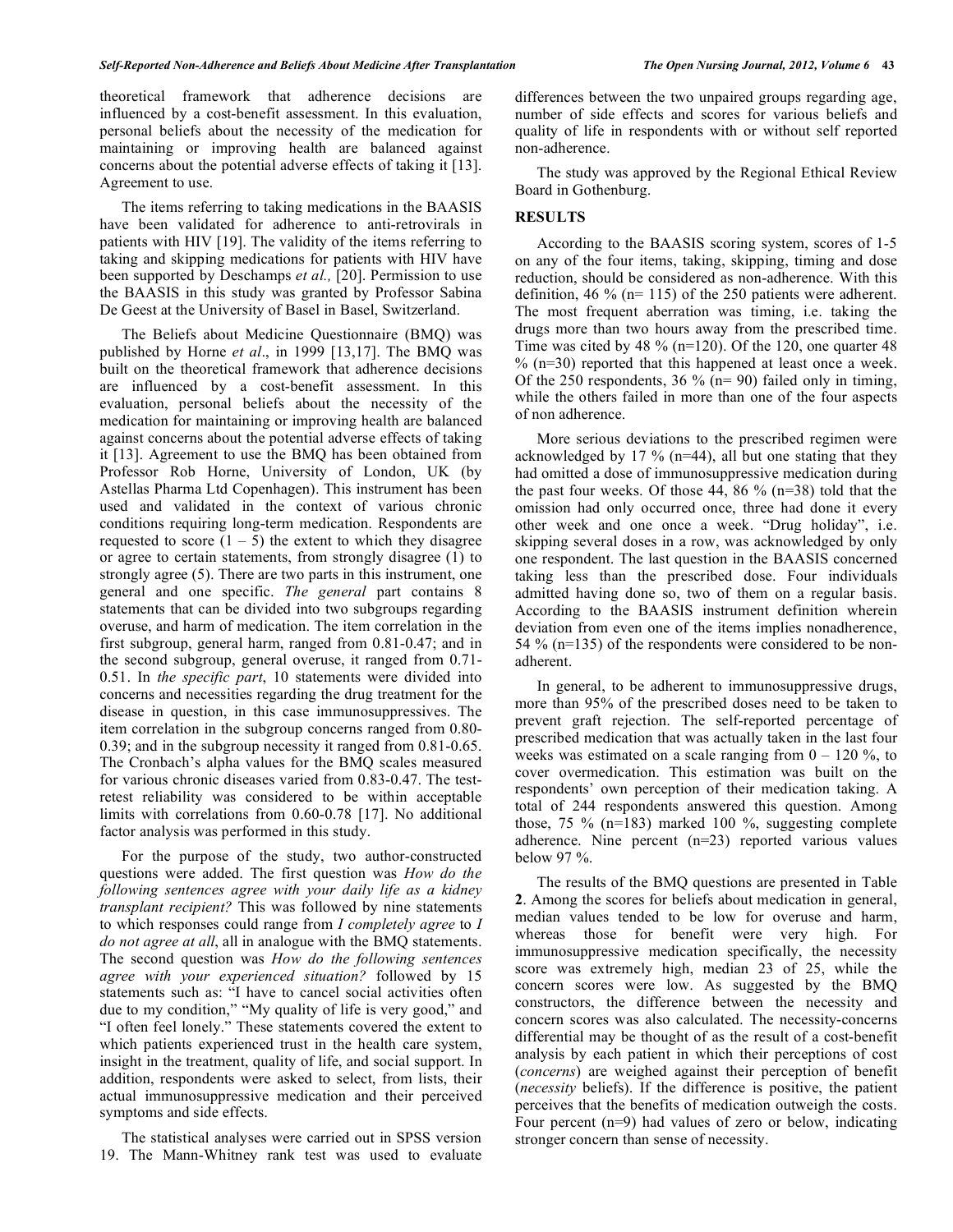| <b>Subgroups</b>    | (G) Overuse | (G) Harm | (G) Benefit | (S) Necessity | (S) Concern |
|---------------------|-------------|----------|-------------|---------------|-------------|
| Number of responses | 241         | 239      | 242         | 247           | 246         |
| Max points          | 20          | 20       | 20          | 25            | 25          |
| Median              | 10          |          |             | 23            | -14         |
| Range               | $4 - 17$    | $4-16$   | $5 - 20$    | $9 - 25$      | $5 - 25$    |

**Table 2. Summary of Results for the** *General* **(G)** *and Specific* **(S), Sections of the Beliefs About Medicine Questionnaire** 

 The frequency of various symptoms and side effects that might be related to the immunosuppressive therapy was high (Fig. **1**). No symptoms or side effects were reported by only 11 % (n= 19) of the men and 13 % (n= 10) of the women. Fatigue was reported by 77 % (n= 192), 74 % (n= 185) had tremor, and 72 % (n= 180) weight gain. In general, women reported more symptoms than men, in particular insomnia, weight gain, changed bodily appearance, joint pain and hair loss; while acne and diarrhoea were the only symptoms reported more frequently by men. However the differences didn't reach statistical significance.

 Age or gender did not differ between the adherent and non-adherent groups. Neither was there any difference between the groups with respect to the BMQ scores for overuse or concern or the necessity minus concern variable. Furthermore, the number of reported side effects was not increased in the non-adherent group. Out of six tested variables for quality of life, the extent of support from family and friends was more often classified as minor by the nonadherent patients (p=0.022).

# **DISCUSSION**

 Self reported adherence was surprisingly high in this population, as shown by the high scores on the beliefs of the necessities of the immunosuppressive treatment in the BMQ and also on the VAS scale in the BAASIS. Most kidney transplant persons taking part in this study appeared well informed about their medication and realised how important it was for their wellbeing. They were aware that they must take the drugs, although they knew that the drugs conferred side effects. Knowing this, we suggest that the transplant nurse approach the TxR in a non-paternalistic way and, instead of suggesting the risk for non-adherence, focus on developing educational strategies that TxR patients can use to grasp various aspects of the life long immunosuppressive therapy. Adopting such an inside perspective is in line with the recommendations of several researchers [21-24].

 The two hour time difference from the prescribed regimen, as a single marker of non-adherence, seems to be too rigid and is not supported by sufficient scientific evidence. In a publication by De Geest *et al.,* from 1998, timing was measured only with one drug, cyclosporine, and patients were already classified as major nonadherent. Further, the timing was measured with no upper time limit [8]. When using this criterion as a single marker, we found that too many patients are classified as non-adherent (36%). Some deviation in time (i.e.  $\pm$  2 hrs) is common behaviour in their everyday life. The argument that such strict time limits



**Men Women**

**Fig. (1).** The reported frequency of various symptoms and side effects that may be related to the immunosuppressive therapy divided by men and women (n=250).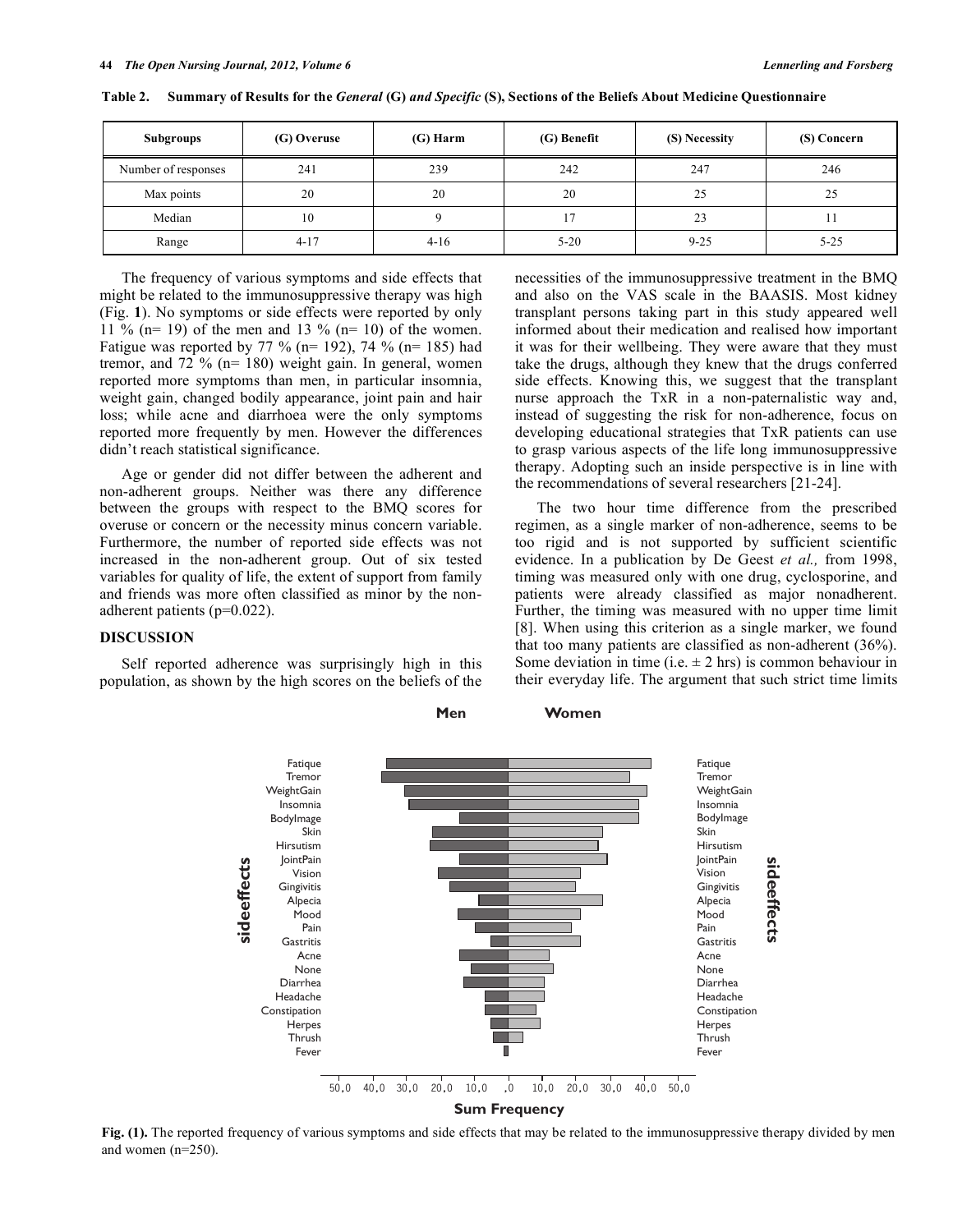could compensate for underreporting is not clinically relevant due to the fact that most organ transplant recipients are prescribed double or triple therapy [16].

 Based on the other variables from the BAASIS instrument, 17 % of the patients in this study could be identified as non-adherent. No statistically significant relationships were found between BAASIS and the BMQ, gender and age. The only factor relating to self reported nonadherence was a sense of inadequate social support from family and friends. The same finding has been reported by Vlaminck *et al.,* [10]. This suggests the need for nurses to assess the TxR's support system i.e. family and friends when followed up at the Out-patient Clinic and assess the risk for non-adherence on a regular basis and in each individual case.

 In our population, it doesn't seem to be risk beliefs that cause non-adherence behaviour. This result differs from previous studies in patients with other chronic conditions e.g. asthma, renal failure or oncology patients [13]. In the study by Horn & Weinman [13], medication beliefs were more powerful predictors of reported adherence than clinical and socio-demographic factors. The authors concluded that many patients engage in an implicit cost-benefit analysis in which beliefs about the necessity of their medication are weighed against concerns about the potential adverse effects of taking it and that these beliefs are related to medication adherence. The probable explanation for our results is that, in spite of their concerns, most patients realised the necessity of immunosuppressives for their wellbeing. They did not let their concerns influence their actual behaviour. A recent study by Nilsson *et al*., 2010 showed that there was a significant difference in the graft-related threat dimension (p<.000) between kidney transplant recipients (KTx) and those who had received a liver, a heart or a lung [25]. Thus, the KTx's were more threatened by acute graft rejection than those transplanted with a liver, heart or lung. This difference remained significant even when the gender differences between the groups were controlled for. This could relate to the poor health related quality of life experienced when being on dialysis treatment [26], but it also suggests that their adherence to medication is good due to fear of losing the graft and being forced to be back on dialysis again. The transplant nurse needs to be sensitive to whether patients are acting out of fear instead of general contentment with their own capacity to master their health situations.

 In the summary report from a 2008 consensus conference on non-adherence, the following definition of non-adherence was suggested "*Deviation from the prescribed medication regimen sufficient to influence adversely the regimen's intended effect*" [27]. This is a good definition, but the problem remains that there is no method of measuring how much immunosuppression is needed for the individual to prevent rejection. Some patients are certainly prescribed higher doses than they require, presumably causing various side-effects. Clinicians strive to develop methods for measuring and defining the target for immunosuppression on an individual basis. At the same time, nursing professionals need to develop a paradigm in which the patient is looked at as person within a learning process and attempt to understand the patient's behavior and actions in relation to medication. Conrad (1995) performed a today classic study about how patients with epilepsy perceive medication and

argued that the result might be generalised to apply to many other patients with chronic conditions demanding regular medication [21]. The results showed that persons with an illness or disease are self-regulating rather than adherent and that a strategy that, from a medical perspective, might be viewed on as non-adherent in fact is a way of achieving a sense of control over the disease. This is in line with the results of a study of perceptions of experiences of graft rejection among organ transplant recipients showing that they clearly strived to control the uncontrollable [28]. We suggest a 3-step person centered approach: listening to the patient's illness narrative, establishing patient participation in decision making regarding their treatment and care plan, and documenting the patient's preferences and needs in the medical record [29,30]. This approach makes it more likely that barriers to adherence will be revealed. After mutual discussions between the patient and the care giver, possibilities to overcome the identified barrier can be suggested.

#### **STUDY LIMITATIONS**

 There are several limitations in this study. One might argue that the study lacks originality, as there are similar research papers with the same or better design. However, a similar research was never done in Sweden and from a nursing perspective this is a highly relevant matter. The design is cross sectional, which limits interpretation of the results. A bias may also be that the non-respondents were more nonadherent. The self-report questionnaire was the only measurement used, but since self-report instruments can be a key component for assessment of adherence in clinical practice we believe the instrument was appropriate. In retrospect, a factor analysis would have been useful. Another weakness concerns BAASIS wherein a recall period of 4 weeks might be too long, leading to less response accuracy. We also need to consider the low but possible temptation among the respondents to try to meet the researcher's expectations by being a good patient and give the "expected" answer.

 The study population was Swedish, and factors such as the health care system and national level of education certainly influence adherence. Finally, from a medical perspective, the gold standard in adherence research at the present time is an electronic pill count. Other methods are judged as inferior. Unfortunately this gold standard also reflects a paradigm of power, mastery and control that we wish to avoid; therefore the pill count was never considered as a methodological option.

### **CONCLUSION**

 In conclusion, self-reported non-adherence among Swedish kidney transplant recipients was low when not involving the 2-hour time difference from the prescribed regimen. In spite of their concerns, most patients realised the necessity of immunosuppressives for their post-transplant wellbeing. Despite the overall high frequency of various symptoms and side effects that might be related to the immunosuppressive therapy, the number of reported side effects was not increased in the non-adherent group. Instead, the extent of support from family and friends was significantly more often classified as minor by the nonadherent patients, indicating that social support might be a